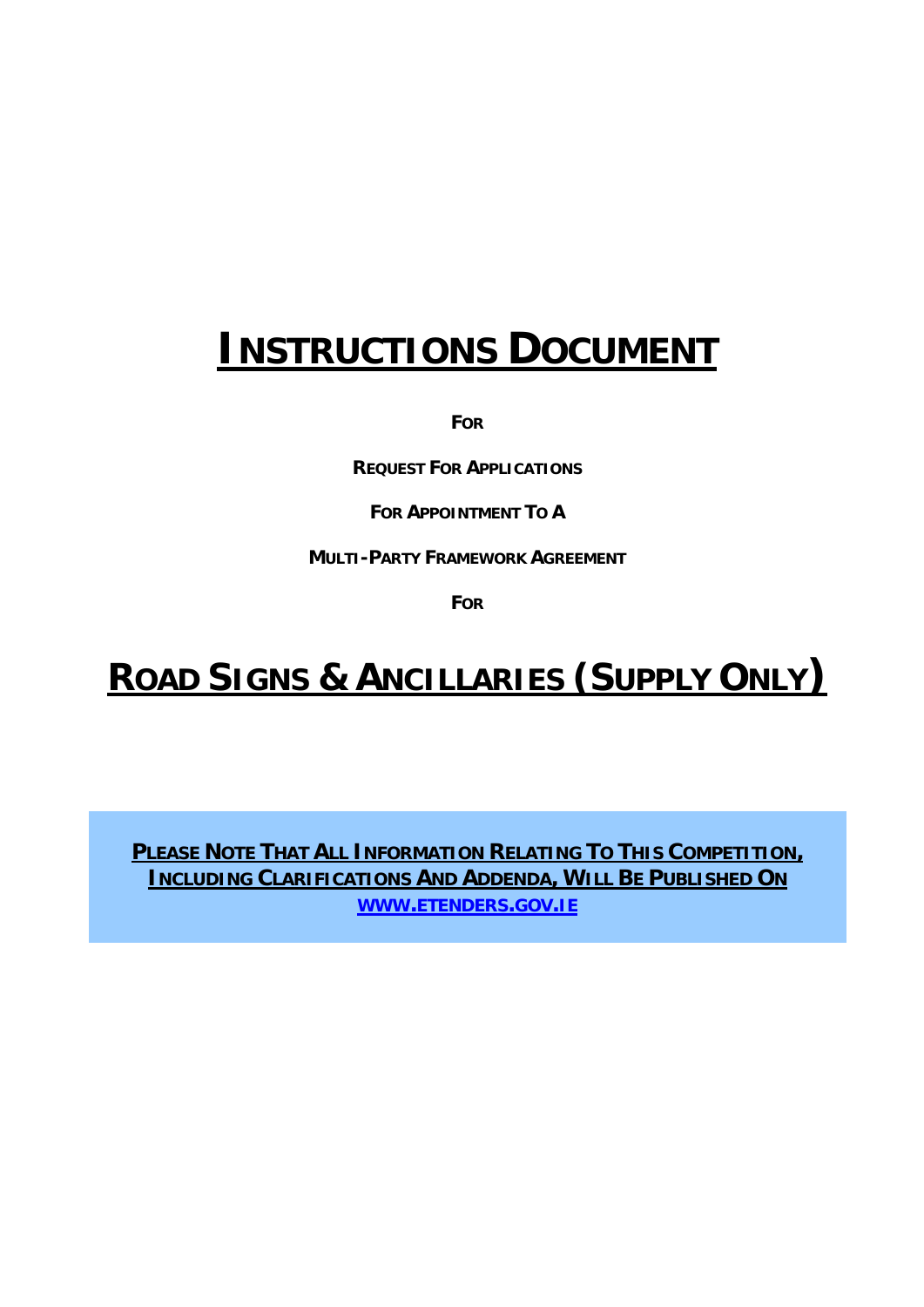### **THIS PAGE IS INTENTIONALLY BLANK**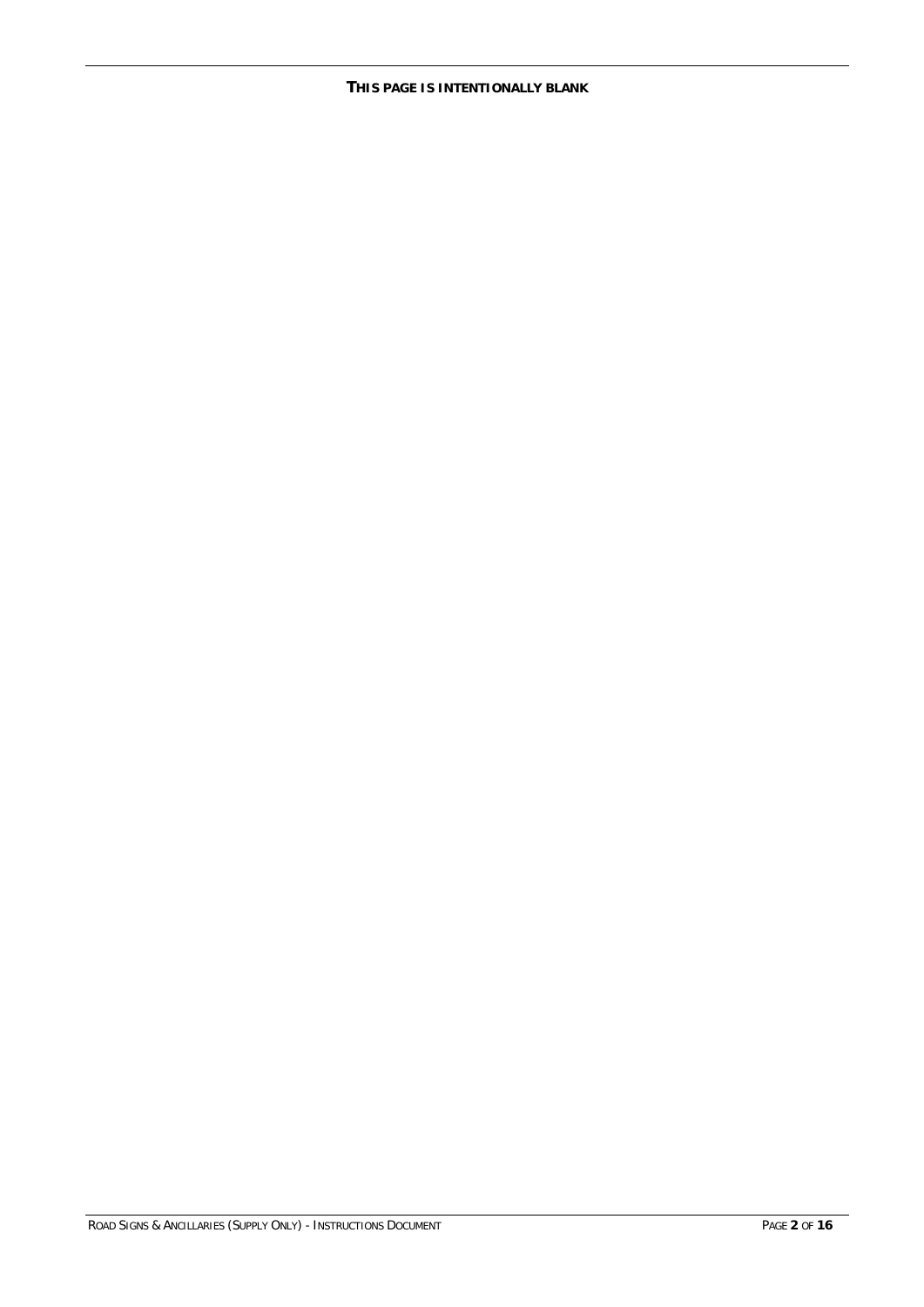## **TABLE OF CONTENTS**

| 1.0 |               |                                                                        |  |  |
|-----|---------------|------------------------------------------------------------------------|--|--|
|     | 1.1           |                                                                        |  |  |
|     | 1.2           |                                                                        |  |  |
|     | 1.3           |                                                                        |  |  |
|     | 1.4           |                                                                        |  |  |
|     | 1.5           |                                                                        |  |  |
|     | 1.6           |                                                                        |  |  |
|     | 1.7           |                                                                        |  |  |
|     | 1.8           |                                                                        |  |  |
|     | 1.9           |                                                                        |  |  |
|     | 1.10          |                                                                        |  |  |
|     | 1.11          |                                                                        |  |  |
| 2.0 |               |                                                                        |  |  |
|     | 2.1           |                                                                        |  |  |
|     | 2.2           | <b>FSPD</b>                                                            |  |  |
|     | 2.3           |                                                                        |  |  |
|     | 2.4           |                                                                        |  |  |
|     | 2.5           | SUBMISSION OF RESPONSE TO TENDER COMPETITION AND RESPONSE DEADLINE  13 |  |  |
|     | 2.6           |                                                                        |  |  |
| 3.0 |               |                                                                        |  |  |
|     | 3.1           |                                                                        |  |  |
|     | $3.2^{\circ}$ |                                                                        |  |  |
|     | 3.3           |                                                                        |  |  |
|     | 3.4           |                                                                        |  |  |
|     | 3.5           |                                                                        |  |  |
|     | 3.6           |                                                                        |  |  |
|     | 3.7           |                                                                        |  |  |
|     | 3.8           |                                                                        |  |  |
|     | 3.9           |                                                                        |  |  |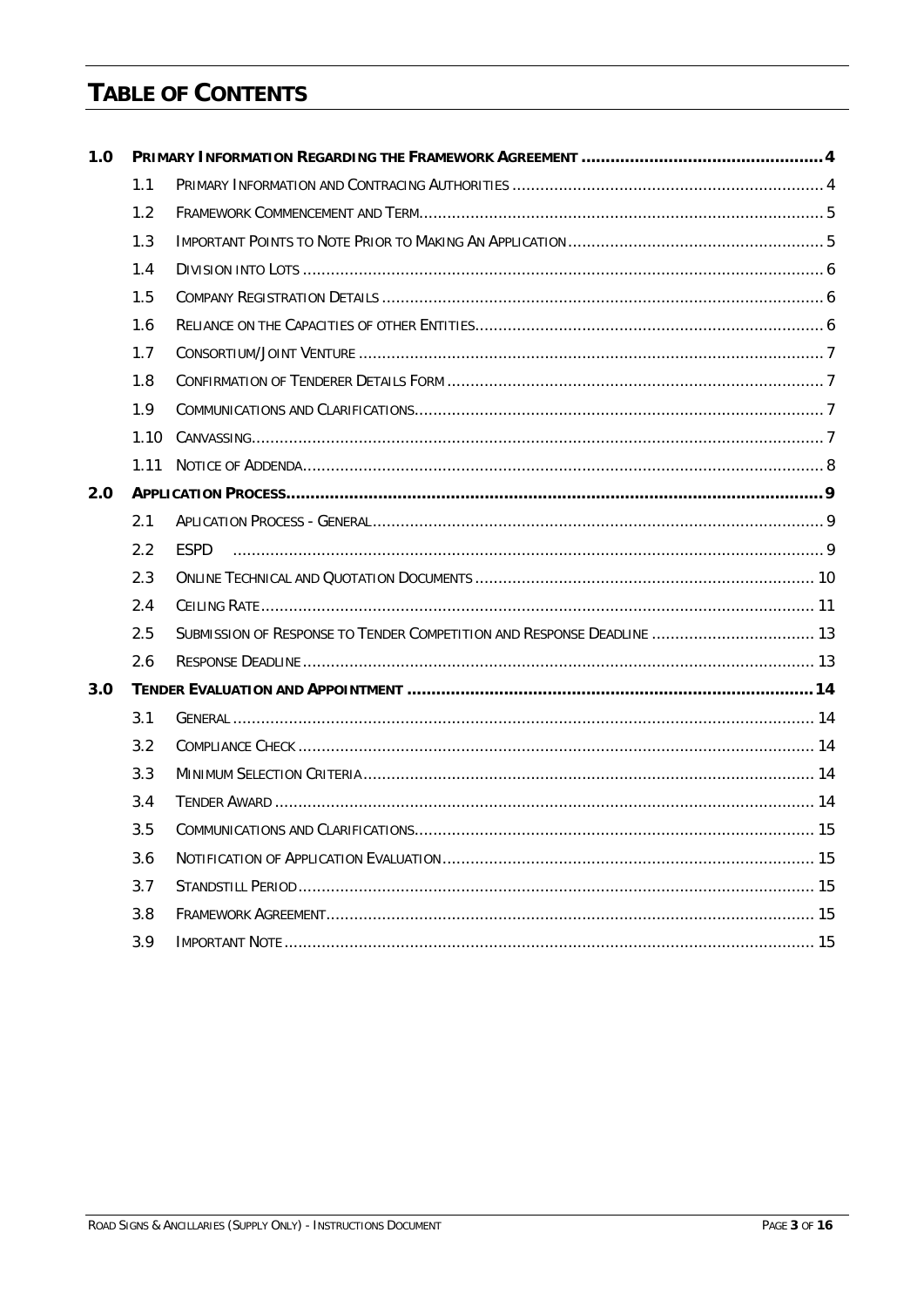### <span id="page-3-2"></span><span id="page-3-0"></span>**1.0 PRIMARY INFORMATION REGARDING THE FRAMEWORK AGREEMENT**

### <span id="page-3-1"></span>**1.1 PRIMARY INFORMATION AND CONTRACTING AUTHORITIES**

- 1.1.1 The Local Government Operational Procurement Centre (hereinafter referred to as "the LGOPC")<sup>1</sup>, acting as a central purchasing body<sup>[2](#page-3-4)</sup> under the auspices of Kerry County Council, is coordinating the establishment of a Framework Agreement of economic operators<sup>[3](#page-3-5)</sup> for the Supply of Road Signs & Ancillaries (Supply Only) (hereinafter referred to as "the Framework Agreement") on behalf of contracting authorities<sup>[4](#page-3-6)</sup>.
- 1.1.2 The contracting authorities partaking in the Framework Agreement (hereinafter referred to as "the Contracting Authorities") include:
	- Ministers of the Government of Ireland; Central Government Departments; offices and noncommercial agencies and organisations which have a formal reporting and legal relationship to Central Government Departments, including all local authorities in Ireland (as defined in the Local Government Act 2014), (themselves including regional assemblies, local enterprise boards and library bodies), and those approved housing bodies which also constitute "bodies governed by public law" within the meaning of Regulation 2 of the European Union (Award of Public Authority Contracts Regulations 2016 (S. I. No. 284 of 2016) (hereinafter referred to as "the Regulations"), listed on the Register of Approved Housing Bodies maintained by the Department of Housing, Planning, Community and Local Environment currently approved under section 6 of the Housing Act 1992;
	- Contracting authorities in the Irish health sector including but not limited to the Health Service Executive (HSE); the Health Information and Quality Authority (HIQA) and HSE funded Agencies delivering health & personal social services funded by more than 50% from Exchequer funds;
	- Contracting authorities which are Third Level Educational Institutions (including universities, institutes of technology and members of the Education Procurement Service);
	- Contracting authorities which are Education and Training Boards (ETBs) and ETB schools, and primary, post-primary, special and secondary schools as well as ETBs acting on behalf of schools;
	- An Garda Síochana (Police);
	- The Irish Prison Service;
	- The Defence Forces
	- The Housing Agency.
- 1.1.3 Tenderers admitted to the Framework Agreement will be invited to participate in Supplementary Request for Tenders<sup>[5](#page-3-7)</sup> (hereinafter referred to as "sRFT/s") issued by the Contracting Authorities for the provision of road signs and ancillaries (hereinafter collectively referred to as "Goods").<sup>[6](#page-3-8)</sup>
- 1.1.4 The total value of Supplementary Request For Tender Contracts<sup>[7](#page-3-9)</sup> (hereinafter referred to as "sRFT Contract/s") is estimated to exceed the threshold for the application of Directive 2014/24 EU (hereinafter referred to as "the Directive") and the European Union (Award of Public Authority Contracts) Regulations 2016 (hereinafter referred to as "the Regulations") to this tender competition and the Framework Agreement.

<span id="page-3-3"></span> <sup>1</sup> The LGOPC is responsible for the development and implementation of central purchasing mechanisms for the Category Councils of Plant Hire and Minor Building Works & Civils as established by the Office of Government Procurement.

<span id="page-3-4"></span><sup>&</sup>lt;sup>2</sup> Central purchasing body means a central purchasing body as defined by Regulation 2(1) of the European Union (Award of Public Authority Contracts) Regulations 2016 (hereinafter referred to as "the Regulations").

<span id="page-3-6"></span><span id="page-3-5"></span><sup>&</sup>lt;sup>3</sup> Economic operator means an economic operator as defined by Regulation 2(1) of the Regulations.<br><sup>4</sup> Contracting authorities means a contracting authority as defined by Regulation 2(1) of the Regulations.

<span id="page-3-7"></span><sup>&</sup>lt;sup>5</sup> Supplementary Request for Tender means a request for tender for an sRFT Contract issued via [www.supplygov.ie](http://www.supplygov.ie/) by a Contracting Authority to the economic operators appointed to the Framework Agreement.

<span id="page-3-8"></span><sup>6</sup> See Section 3.0 of the Framework Agreement General Terms and Conditions for further details on sRFTs.

<span id="page-3-9"></span><sup>7</sup> Supplementary Request for Tender Contract means a contract for the purchase and sale of Goods entered into between the Economic Operator and a Contracting Authority following a Supplementary Request for Tender pursuant to this Framework Agreement.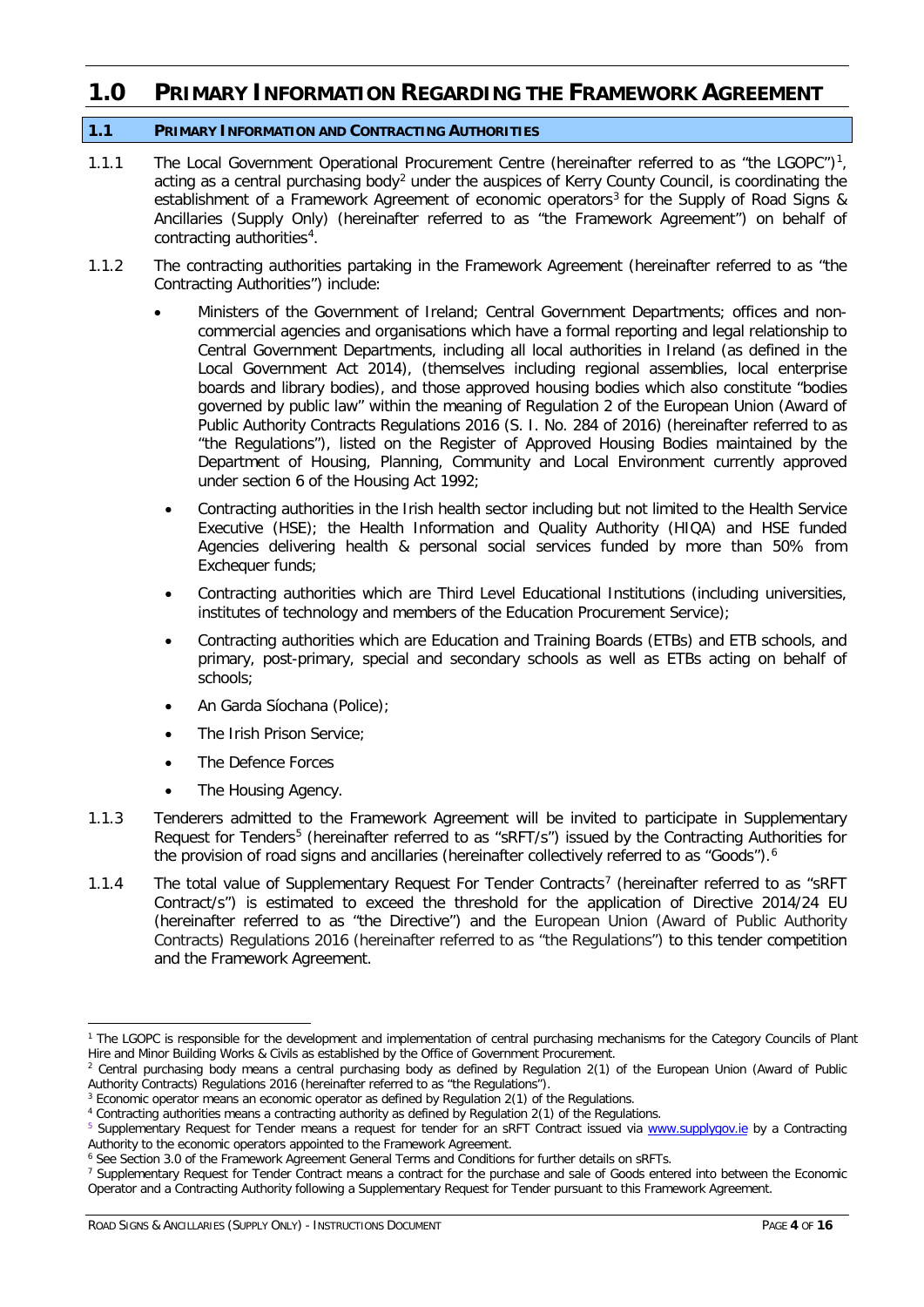### **1.2 FRAMEWORK COMMENCEMENT AND TERM**

1.2.1 It is anticipated that the Framework Agreement will commence in Quarter 2, 2019 and that the term will be two years from the Effective Date<sup>[8](#page-4-1)</sup> with the option, at the sole discretion of the LGOPC, to extend the term for two further periods of one year each unless it is otherwise terminated in accordance with the terms of the Framework Agreement.

### <span id="page-4-0"></span>**1.3 IMPORTANT POINTS TO NOTE PRIOR TO MAKING AN APPLICATION**

- 1.3.1 The LGOPC give no assurances as to the level of expenditure through the Framework Agreement and the appointment of a Tenderer $9$  does not constitute a commitment from the Contracting Authorities to enter into sRFT Contracts with the Tenderer.<sup>[10](#page-4-3)</sup>
- 1.3.2 The LGOPC shall not be a party to, nor shall it have any obligations or duties under, any sRFT Contract. Nothing within the Tender Documents<sup>[11](#page-4-4)</sup> operates to bind the LGOPC to an sRFT Contract and Tenderers appointed to the Framework Agreement shall indemnify the LGOPC from any losses arising from same.[12](#page-4-5)
- 1.3.3 The terms and conditions relating to this tender competition and the Framework Agreement are set out in the Tender Documents that supersede and replace all previous documentation, communications and correspondence issued by the LGOPC and/or the Contracting Authorities in relation to same.
- 1.3.4 The Tender Documents, in whole or in part, may not be reproduced, stored, transmitted or used for purposes other than this tender competition without the prior written permission of the LGOPC.
- 1.3.5 Any costs incurred by the Tenderer, howsoever arising, in making an application to the Framework Agreement shall be the Tenderer's sole liability.
- 1.3.6 The LGOPC, acting at its sole discretion, may, by giving written notice, cancel this tender competition at any stage prior to the formal creation of the Framework without costs or compensation to the Tenderer<sup>[13](#page-4-6)</sup>.
- 1.3.7 Neither the installation of the Goods nor the supply and installation of street furniture will be completed under the Framework Agreement.
- 1.3.8 Tenderers can make only one application (per economic operator) in response to this tender competition.
- 1.3.9 Tenderers should commence their application as early as possible to allow sufficient time to address the requirements of this tender competition.
- 1.3.10 **The Response Deadline[14](#page-4-7) is indicated on [www.etenders.gov.ie](http://www.etenders.gov.ie/) ("eTenders").**
- 1.3.11 Tenderers may edit their application at any stage up to the Response Deadline.
- 1.3.12 Tenderers not currently registered on [www.etenders.gov.ie](http://www.etenders.gov.ie/) must register as a "Supplier" on [www.etenders.gov.ie](http://www.etenders.gov.ie/) in order to make an application.
- 1.3.13 **Tenderers must:** 
	- **fully comply with this Instructions Document and a failure to do so may result in the application being deemed non-compliant. A Tenderer who makes an application which is deemed non-compliant shall be excluded from the Framework Agreement;**
	- read the Tender Documents carefully and ensure that they fully understand the requirements of this tender competition and the terms of the Framework Agreement prior to applying;

<span id="page-4-1"></span><sup>&</sup>lt;sup>8</sup> Effective Date means the date the Framework Agreement goes live and from which date the Contracting Authorities may issue sRFTs.<br><sup>9</sup> Tenderer means an economic operator that submits an application to the Framework Agr

<span id="page-4-3"></span><span id="page-4-2"></span>

<span id="page-4-4"></span><sup>&</sup>lt;sup>11</sup> Tender Documents mean this Instructions Document, the Framework Agreement, the Framework Agreement General Terms and

Conditions, the Purchase Order Terms and Conditions, the Online Envelope 1, the Online Envelope 2, the ESPD and the Bills of Quantities.  $12$  See Section 1.4.1 of the Framework Agreement for further details on this provision.

<span id="page-4-6"></span><span id="page-4-5"></span><sup>&</sup>lt;sup>13</sup> The LGOPC may also cancel the Framework Agreement during its term and see Section 1.4 of the Framework Agreement General Terms and Conditions for further details on this provision.

<span id="page-4-7"></span><sup>&</sup>lt;sup>14</sup> Response Deadline means the latest date & time for application for admittance to the Framework Agreement.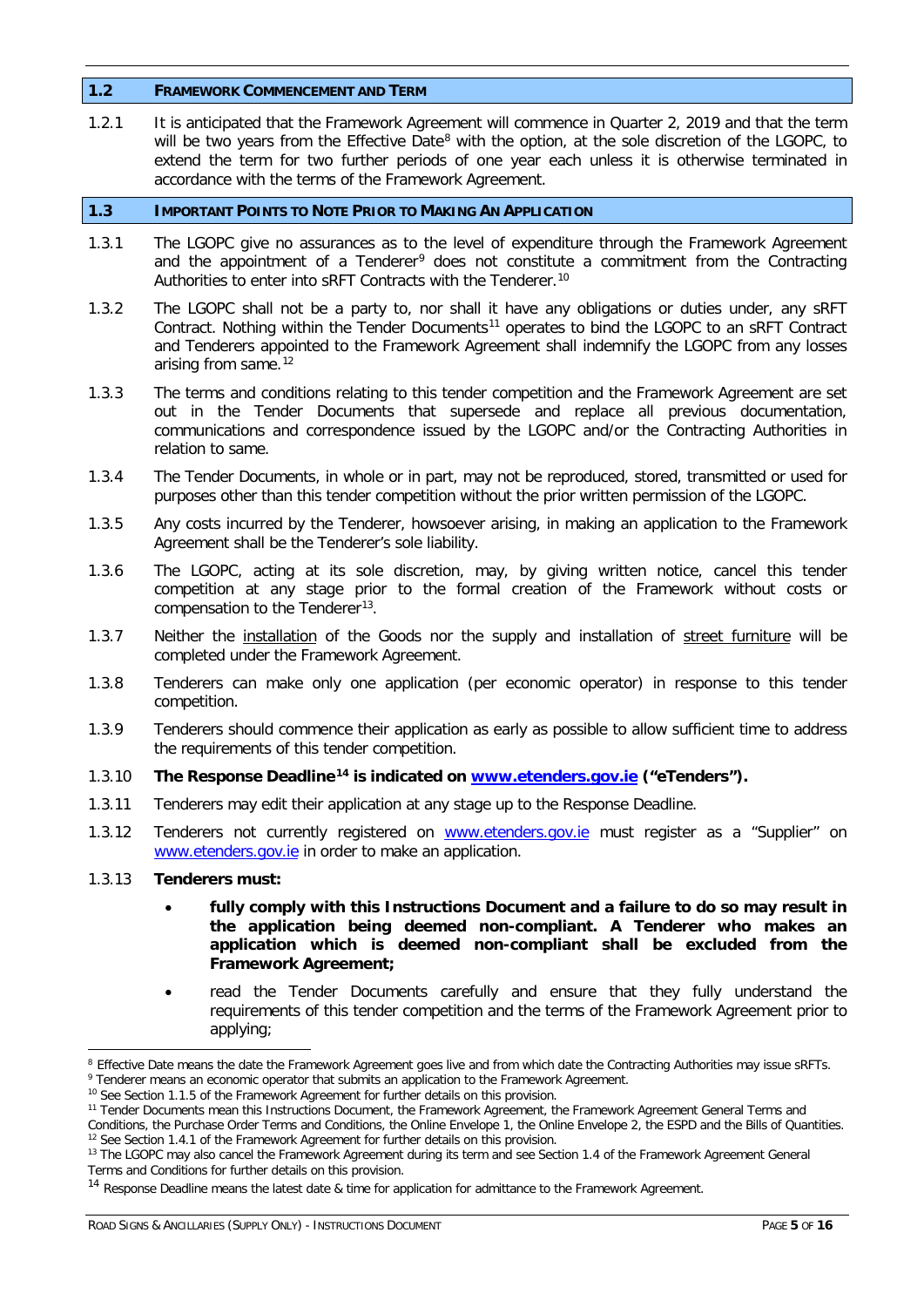- take into account: (a) upload speeds may vary and; (b) there is a maximum upload limit of 2.14GB per file (documents larger than this should be divided into smaller files prior to upload);
- ensure electronic documents are not corrupt.
- 1.3.14 The LGOPC will not issue hard copy correspondence relating to any aspect of this tender competition. All correspondence will be issued via [www.etenders.gov.ie](http://www.etenders.gov.ie/) only and it is the responsibility of the Tenderer to ensure that their correct email address for the receipt of all electronic correspondence is recorded on their [www.etenders.gov.ie](http://www.etenders.gov.ie/) account. If the links are not working in any electronic correspondence (due to internal firewalls or IT security) log in directly via the [www.etenders.gov.ie](http://www.etenders.gov.ie/) portal to view any new activity. All Tenderers should include [noreply@eu](mailto:noreply@eu-supply.com)[supply.com](mailto:noreply@eu-supply.com) in their spam filters (if they use a filtering tool) in order to receive notifications.
- 1.3.15 Should a Tenderer experience any technical difficulty with any aspect of their application on [www.etenders.gov.ie](http://www.etenders.gov.ie/) please contact the eTenders Support Desk for technical assistance. Email etenders@eu-supply.com or Telephone: 353 (0) 21 243 92 77 (09:00am – 17:30pm GMT)

### <span id="page-5-0"></span>**1.4 DIVISION INTO LOTS**

1.4.1 The Framework Agreement will be divided into two lots as follows:

| <b>LOT REFERENCE</b> | <b>DESCRIPTION</b>                            |  |
|----------------------|-----------------------------------------------|--|
| Lot 1                | Permanent Prescribed Road Signs & Ancillaries |  |
| Lot 2                | Temporary Roadworks Signs & Ancillaries       |  |

1.4.2 Tenderers intending to apply for both lots must apply for each lot separately (see Section 2.0 "Application Process" herein for further details)

### <span id="page-5-1"></span>**1.5 COMPANY REGISTRATION DETAILS**

- 1.5.1 Where a Tenderer is registered with the Companies Registration Office (hereinafter referred to as the "CRO") [\(www.cro.ie\)](http://www.cro.ie/) it must ensure that:
	- the registered company name and address as recorded in the CRO are used in all relevant parts of the application;
	- the company name and address included on [www.supplygov.ie](http://www.supplygov.ie/)<sup>[15](#page-5-3)</sup> corresponds with the name and address as registered in the CRO.
- 1.5.2 Where a Tenderer is not registered with the CRO then it must ensure that:
	- the Tenderer's name and address as registered with its VAT Registration Number is used in all relevant parts of the application;
	- the Tenderer's name and address included on [www.supplygov.ie](http://www.supplygov.ie/) corresponds with the Tenderer's name and address as registered with its VAT Registration Number.

### <span id="page-5-2"></span>**1.6 RELIANCE ON THE CAPACITIES OF OTHER ENTITIES**

- 1.6.1 A Tenderer may rely on the capacities of other entities, regardless of the legal relationship between the Tenderer and those other entities, in satisfying the selection assessment criteria in this tender competition.
- 1.6.2 Where a Tenderer intends to rely on the capacities of other entities it shall demonstrate to the LGOPC that it will have the necessary capacities at its disposal by producing a commitment from those entities to that effect. Where a Tenderer is relying on the capacity of other entities such entities must provide joint and several liability to the LGOPC and/or the Contracting Authority for the performance and fulfilment of the terms of the Framework Agreement and any sRFT Contract (this

ROAD SIGNS & ANCILLARIES (SUPPLY ONLY) - INSTRUCTIONS DOCUMENT PAGE **6** OF **16**

<span id="page-5-3"></span><sup>&</sup>lt;sup>15</sup> SupplyGov.ie is a procurement platform operated by the LGOPC facilitating Local Authorities and other state agencies in the public procurement of goods, works and services from economic operators.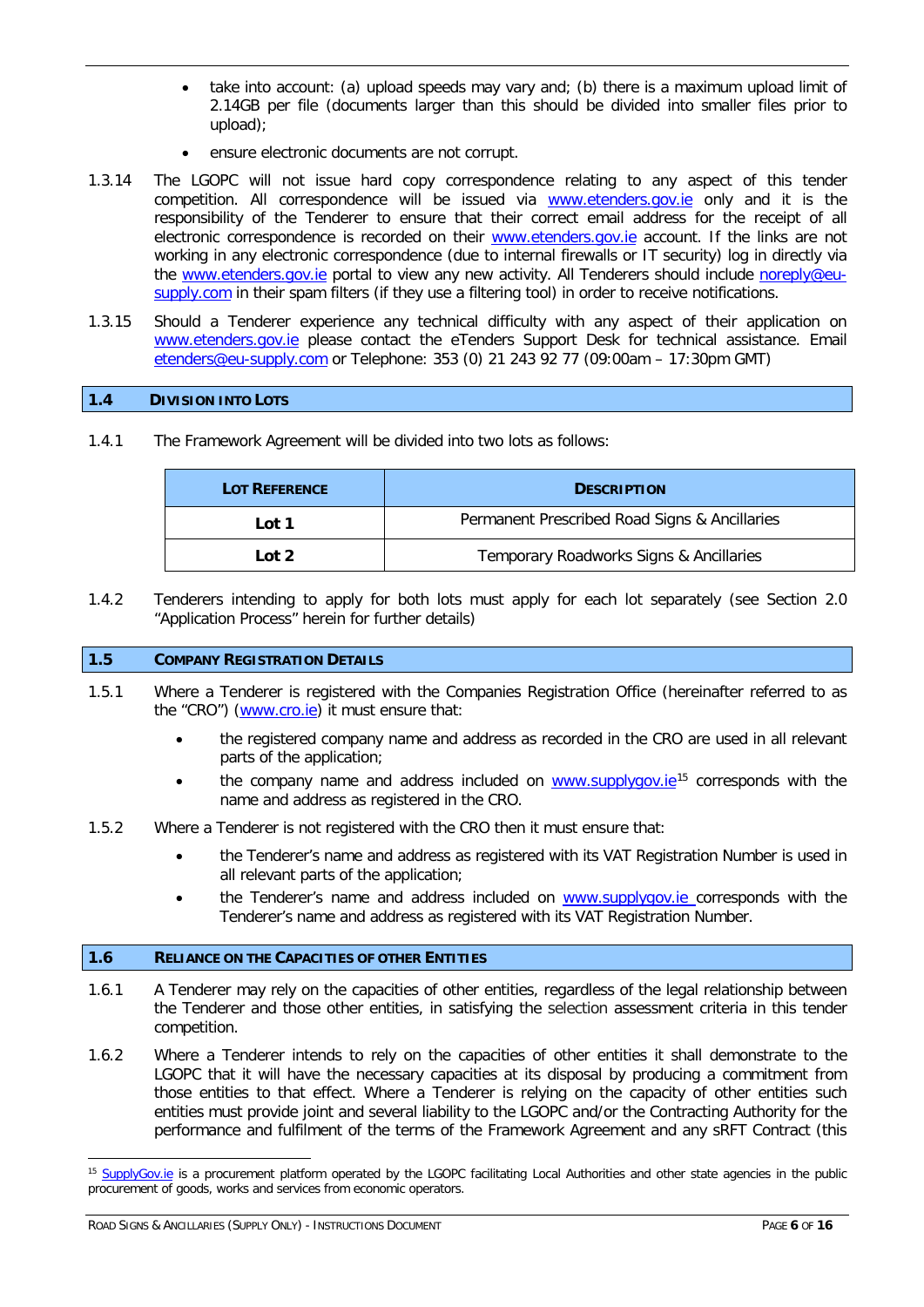may take the form of a guarantee, letter of reliance or other form of commitment as directed by the LGOPC and/or Contracting Authority).

### <span id="page-6-0"></span>**1.7 CONSORTIUM/JOINT VENTURE**

- 1.7.1 A Tenderer comprising of a consortium or joint venture (hereinafter collectively referred to as the "Consortium") will not be required to convert into a specific legal entity to submit an application for this tender competition but may be required to do so prior to admittance to the Framework Agreement. In this respect the LGOPC may, at its discretion, enter into the Framework Agreement with:
	- one tenderer who will carry overall responsibility for the performance of an sRFT Contract;
	- each member of the Consortium on a joint and several liability basis;
	- one member of the Consortium with the other members being subcontractors; or
	- at its discretion, the LGOPC may require the Consortium to enter into any other contracting arrangement

### <span id="page-6-1"></span>**1.8 CONFIRMATION OF TENDERER DETAILS FORM**

- As part of the evaluation process, the LGOPC may examine and verify the Tenderer's details as 1.8.1 submitted including, but not limited to, the following:
	- Nature of the Tenderer; Name of the Tenderer; Address of the Tenderer; VAT Registration Number of the Tenderer (if applicable); Company Registration Number of the Tenderer (if applicable); SupplyGov ID No. of the Tenderer (if applicable).
- 1.8.2 Where, in the course of such examination, the LGOPC determines that a Tenderer has provided details which contain discrepancies, it may contact the Tenderer requesting that the Tenderer provide or confirm the correct details. The LGOPC is not obliged to verify the details submitted by the Tenderer and providing incorrect or incomplete details may lead to the Tenderer's exclusion from the Framework Agreement.

#### <span id="page-6-2"></span>**1.9 COMMUNICATIONS AND CLARIFICATIONS**

- 1.9.1 All queries from Tenderers in relation to this tender competition and/or the Framework Agreement may only be submitted online through the messaging function on [www.etenders.gov.ie](http://www.etenders.gov.ie/) and no later than 10 calendar days prior to the Response Deadline.
- 1.9.2 The LGOPC will endeavor to respond to all reasonable queries validly received without delay and, in any case, no later than 6 calendar days prior to the Response Deadline. However, the LGOPC is not obliged, nor does it undertake, to respond to all queries received and queries seeking interpretation of this Instruction Document may not result in a response.
- 1.9.3 Any queries, along with the LGOPC's response to same, will, where appropriate, be communicated to all those expressing an interest in this tender competition without disclosing the name of the Tenderer who initiated the query.
- 1.9.4 If a Tenderer believes a query and/or its response relates to a confidential or commercially sensitive aspect of its application it must mark the query as "Confidential" and state the reason(s) why it believes it to be confidential or commercially sensitive. The LGOPC shall have regard to such statement but shall not be bound by same. If the LGOPC, in its absolute discretion, is satisfied that the query and/or its response should be properly regarded as being confidential or commercially sensitive, the nature of the query and its response shall be kept confidential subject to the LGOPC's and/or the Tenderer's obligations under public procurement and freedom of information legislation.

#### <span id="page-6-3"></span>**1.10 CANVASSING**

- 1.10.1 Canvassing or any effort by a Tenderer to influence any staff or agents of the LGOPC or a Contracting Authority in relation to any aspect of this tender competition may result in the Tenderer's disqualification from this tender competition and the Framework Agreement.
- 1.10.2 The Tenderer is advised that where it has an existing relationship with the LGOPC and/or a Contracting Authority (or its staff or agents) any discussions, correspondence or other influences on this tender competition may be treated as canvassing.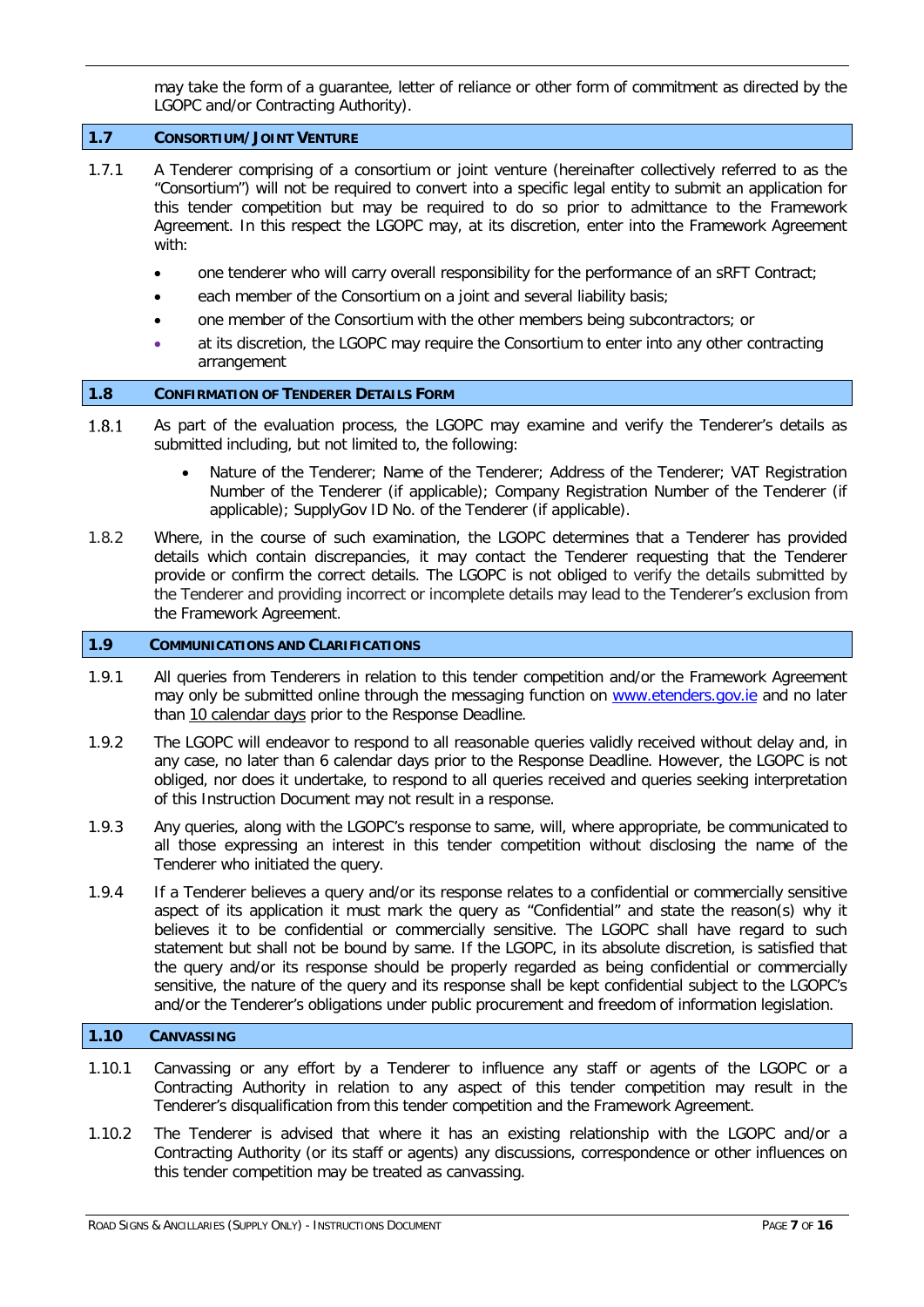1.10.3 In accordance with Section 38 of the Ethics in Public Office Act 1995 any money, gift or other consideration from a Tenderer holding or seeking to obtain appointment to the Framework Agreement will be deemed to have been paid or given corruptly unless the contrary is proved.

### <span id="page-7-0"></span>**1.11 NOTICE OF ADDENDA**

1.11.1 The LGOPC reserves the right to update or alter this Instructions Document, the Tender Documents and/or any information and documents pertaining to this tender competition at any time prior to the Response Deadline by notice to Tenderers via [www.etenders.gov.ie](http://www.etenders.gov.ie/) and any such notification will automatically become part of these instructions.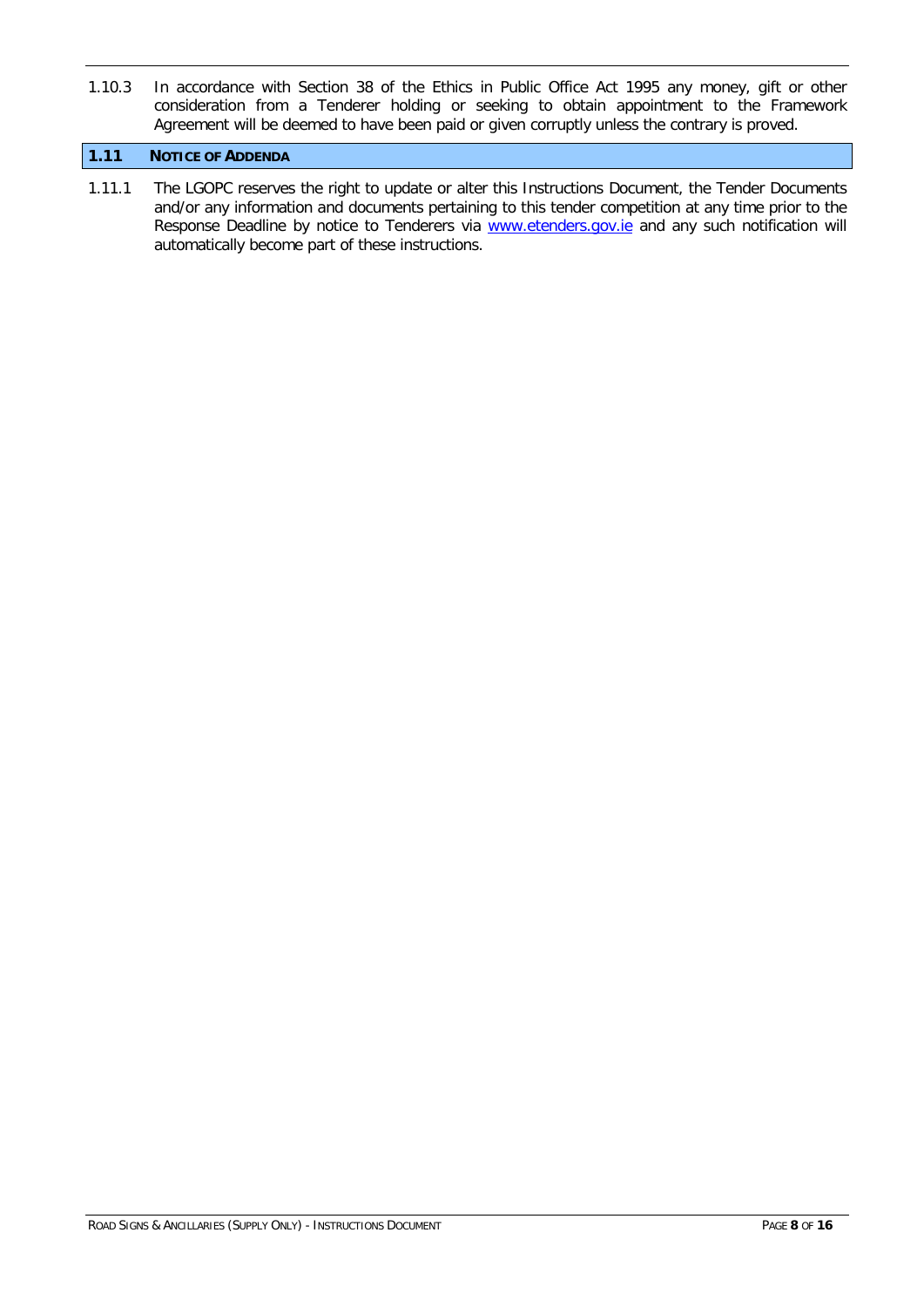### <span id="page-8-0"></span>**2.0 APPLICATION PROCESS**

### <span id="page-8-1"></span>**2.1 APPLICATION PROCESS - GENERAL**

- 2.1.1 All applications must be made via [www.etenders.gov.ie.](http://www.etenders.gov.ie/) Applications in any other format (including hardcopy) will not be accepted and will result in the application being deemed non-compliant.
- 2.1.2 Tenderers must fully complete and submit the following in order to make a compliant application:
	- 2.1.2.1. an online European Single Procurement Document (hereinafter referred to as the "ESPD") (Tenderers applying for both lots are required to complete one ESPD only);
	- 2.1.2.2. Online Envelope 1 (Technical Documents): Tenderers applying for both lots are required to submit a separate Online Envelope 1 for each lot they intend to apply for;
	- 2.1.2.3. Online Envelope 2 (Quotation Documents): Tenderers applying for both lots are required to submit a separate Online Envelope 2 for each lot they intend to apply for;
	- 2.1.2.4. Bill of Quantities: Tenderers applying for both lots are required to submit a separate Bill of Quantities for each lot they intend to apply for; and
	- 2.1.2.5. All supporting documentation as identified in the Tender Documents
- 2.1.3 A User Guide is available on [www.etenders.gov.ie](http://www.etenders.gov.ie/) for further information on Tender Management.

### <span id="page-8-2"></span>**2.2 ESPD**

- 2.2.1 The ESPD is a self-declaration of the Tenderer's financial status, abilities and suitability for a public procurement procedure and is used as preliminary evidence of fulfilment of the conditions required in public procurement procedures across the European Union.
- 2.2.2 The Tenderer is described as the "Economic Operator" in parts of the ESPD and accordingly we describe the Tenderer as "the Economic Operator (the Tenderer)" below.
- 2.2.3 Tenderers can access the ESPD by clicking on "Manage ESPD Responses" in the ESPD section on [www.etenders.gov.ie](http://www.etenders.gov.ie/) and selecting 'Create'.
- 2.2.4 Part I of the ESPD relates to information concerning the contracting authority and the procurement procedure and does not require any input on the part of the Economic Operator (the Tenderer).
- 2.2.5 Part II of the ESPD relates to information concerning the Economic Operator (the Tenderer) and requires input on the part of the Economic Operator (the Tenderer) and includes the following:
	- Section A: This section has been pre-populated with the details entered by the Economic Operator (the Tenderer) when creating its profile on eTenders. The Economic Operator (the Tenderer) must:
		- a) ensure that the pre-populated details regarding the Economic Operator (the Tenderer) are correct

Or

- b) if necessary, amend the pre-populated details regarding the Economic Operator (the Tenderer) in order to correct them;
- Section B: The Economic Operator (the Tenderer) must enter details regarding the representative(s) of the Economic Operator (the Tenderer) i.e. the person(s) empowered to represent the Economic Operator (the Tenderer) for the purpose of this tender competition.
- Section C: If applicable, the Economic Operator (the Tenderer) must enter details regarding other entities that the Economic Operator (the Tenderer) relies on to meet the selection criteria (and rules (if any) under Part V) of this tender competition.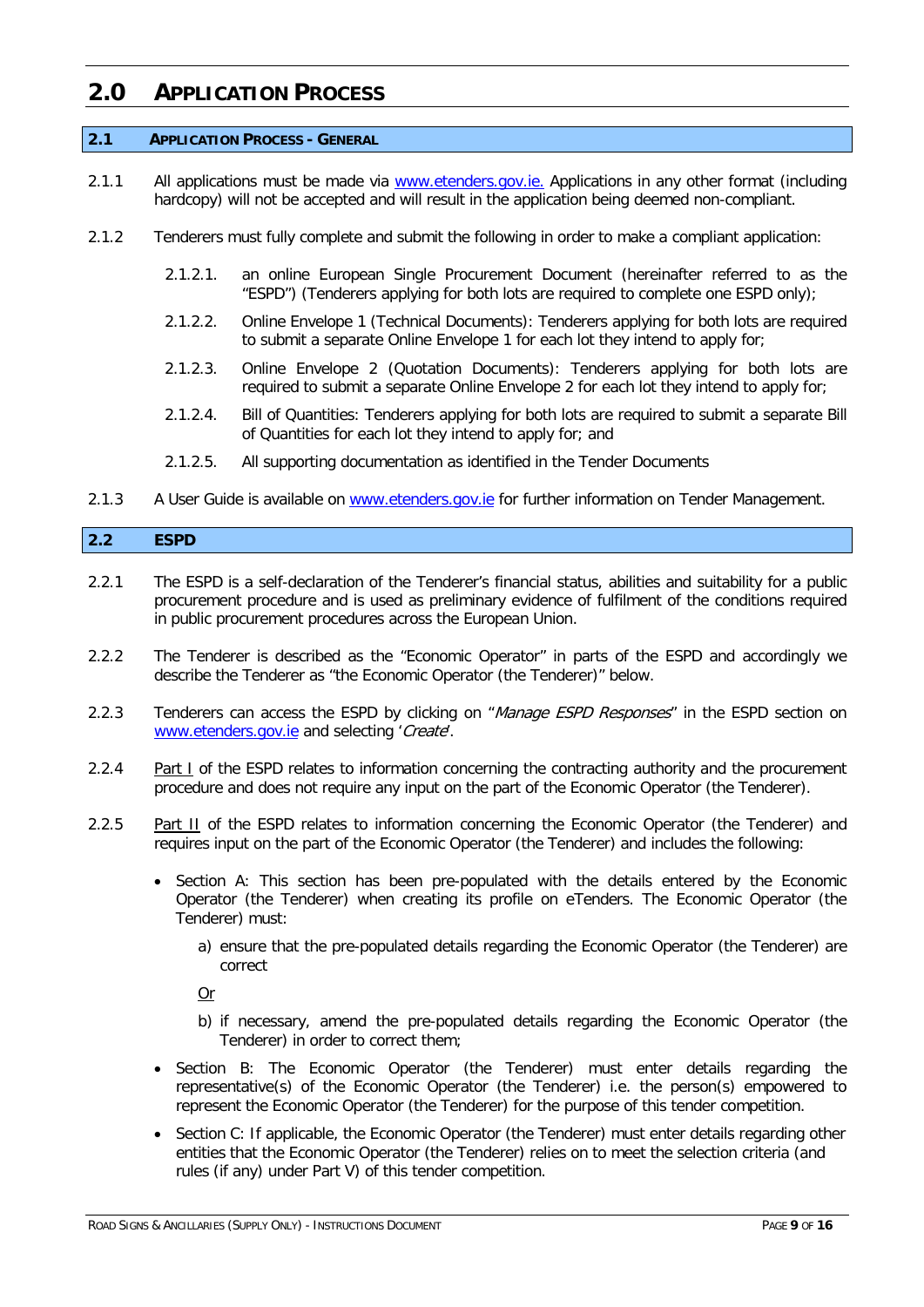(If a Tenderer is relying on the capacities of one or more other entities, those entities must also each submit an ESPD setting out the relevant information for the respective entity. In addition, where a group of entities, including temporary associations, participate together in this tender competition, a separate ESPD must be submitted for each of the participating entities).

Section D: Section D of the ESPD does not require any input on the part of the Economic Operator (the Tenderer) for this tender competition.

- 2.2.6 Part III of the ESPD relates to exclusionary grounds<sup>[16](#page-9-1)</sup> and requires input on the part of the Economic Operator (the Tenderer) as follows:
	- Part 3.A: The Economic Operator (the Tenderer) must answer all queries on these exclusionary grounds.
	- Part 3.B: The Economic Operator (the Tenderer) must answer all queries on these exclusionary grounds.
	- Part 3.C: The Economic Operator (the Tenderer) must answer all queries on these exclusionary grounds.
- 2.2.7 Part IV of the ESPD: Selection criteria. In order to comply with the selection criteria for this tender competition the Economic Operator (the Tenderer) must fully complete the Envelope 1 – Technical Documents, online Envelope 2 - Quotation Documents and Bill Of Quantities for each lot they intend to apply for (a Note to this effect has been inserted by the LGOPC in Part IV of the online ESPD).
- 2.2.8 Part V of the ESPD does not require any input on the part of the Economic Operator (the Tenderer) for this tender competition.
- 2.2.9 Part VI of the ESPD allows the Economic Operator (the Tenderer) review its responses before selecting the date and location prior to submission of the ESPD.
- 2.2.10 The Economic Operator (the Tenderer) must select the '*Finalize'* button in the bottom right hand corner of the screen in order to submit the ESPD.

### <span id="page-9-0"></span>**2.3 ONLINE TECHNICAL AND QUOTATION DOCUMENTS**

### 2.3.1 **Lot-1: Permanent Prescribed Road Signs & Ancillaries**

Tenderers for **Lot-1** must fully complete and submit the following on [www.etenders.gov.ie:](http://www.etenders.gov.ie/)

(i) **Lot-1** Envelope 1 Technical Documents:-

Tenderers can access this by clicking on the 'Answer questions' button in the **Lot-1** Envelope-1 - Technical Documents section on [www.etenders.gov.ie](http://www.etenders.gov.ie/)

(ii) **Lot-1** Envelope 2 Quotation Documents:-

Tenderers can access this by clicking on the 'Answer questions' button in the **Lot-1** Envelope-2 - Quotation Documents section on [www.etenders.gov.ie](http://www.etenders.gov.ie/)

(iii) **Lot-1** Bill of Quantities:-

Tenderers can access this by clicking on the 'Price BoQ online' button in the **Lot-1** Envelope-2 - Quotation Documents section on [www.etenders.gov.ie](http://www.etenders.gov.ie/)

- Tenderers must enter their Ceiling Rate[17](#page-9-2) for each of the sample list of **Lot-1** items listed in the Bill of Quantities.
- Tenderers must select the "S": Set quote on this row' option in the "S/I/E" column when submitting their rates.
- For each item, the Ceiling Rate provided will be automatically multiplied by the quantity (one) and the total for each item will be automatically added to calculate the 'Total quote'.

<span id="page-9-2"></span><span id="page-9-1"></span><sup>&</sup>lt;sup>16</sup> Exclusionary Grounds means exclusion grounds as defined in Regulation 57 of the Regulations. <sup>17</sup> Ceiling Rate means the maximum all-inclusive supply-only rate.

ROAD SIGNS & ANCILLARIES (SUPPLY ONLY) - INSTRUCTIONS DOCUMENT **PAGE 10** OF **16** PAGE **10** OF **16**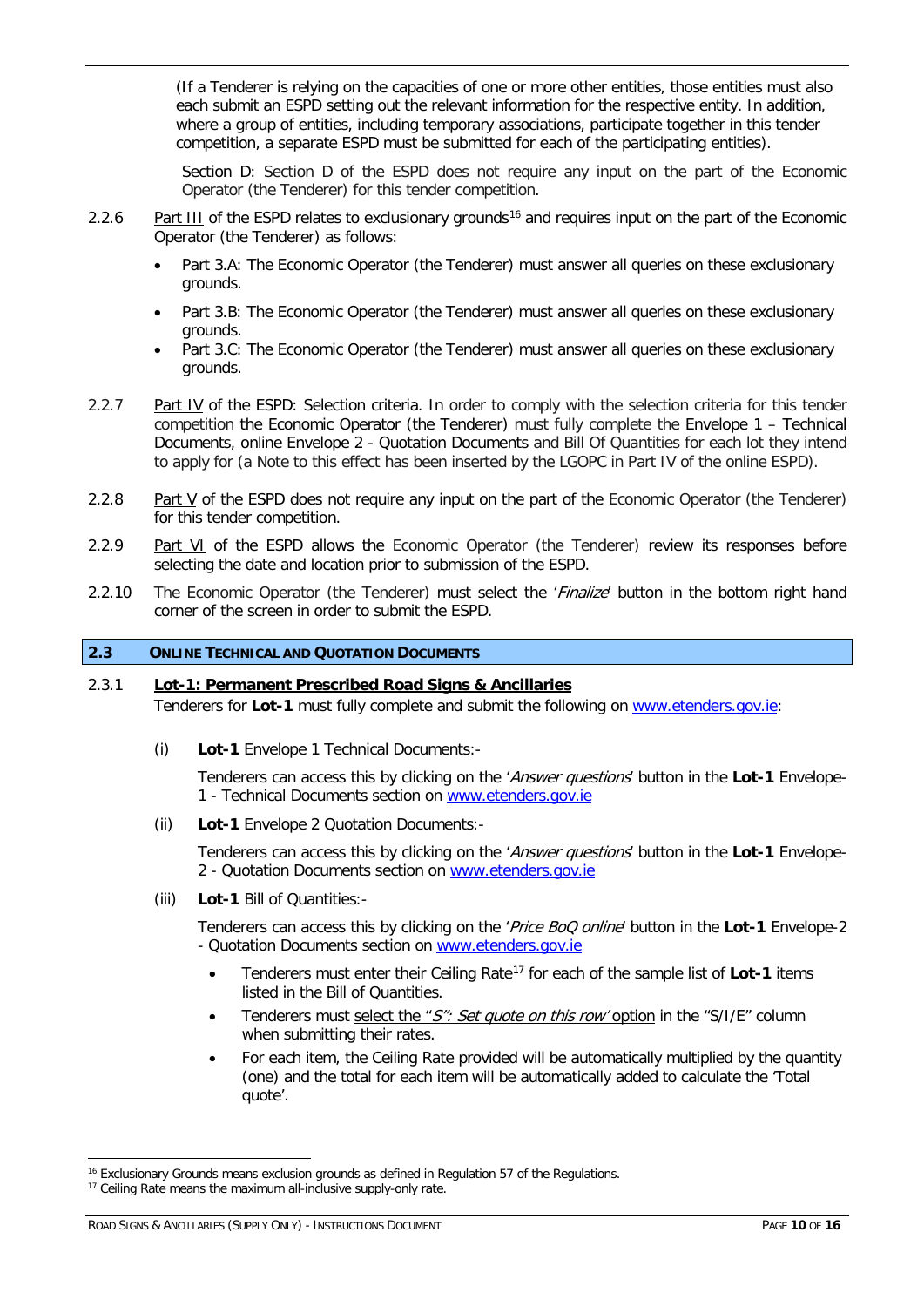### 2.3.2 **Lot-2: Temporary Roadworks Signs & Ancillaries**

Tenderers for Lot-2 must fully complete and submit the following on [www.etenders.gov.ie:](http://www.etenders.gov.ie/)

(i) **Lot-2** Envelope 1 Technical Documents:-

Tenderers can access this by clicking on the 'Answer questions' button in the **Lot-2** Envelope-1 - Technical Documents section on [www.etenders.gov.ie](http://www.etenders.gov.ie/)

(ii) **Lot-2** Envelope 2 Quotation Documents:-

Tenderers can access this by clicking on the 'Answer questions' button in the **Lot-2** Envelope-2 - Quotation Documents section on [www.etenders.gov.ie](http://www.etenders.gov.ie/)

(iii) **Lot-2** Bill of Quantities:-

Tenderers can access this by clicking on the 'Price BoQ online' button in the **Lot-2** Envelope-2 - Quotation Documents section on [www.etenders.gov.ie](http://www.etenders.gov.ie/)

- Tenderers must enter their Ceiling Rate for each of the sample list of **Lot-2** items listed in the Bill of Quantities.
- Tenderers must select the " $S$ ": Set quote on this row option in the " $S/I/E$ " column when submitting their rates.
- For each item, the Ceiling Rate provided will be automatically multiplied by the quantity (one) and the total for each item will be automatically added to calculate the 'Total quote'.
- 2.3.3 An application that includes an answer and/or response to a minimum selection ("pass/fail") criteria question and/or declaration in the Online Envelope 1 and/or the Online Envelope 2 which denotes that the Tenderer fails to meet the minimum selection criteria for appointment to the Framework Agreement shall be deemed to be a compliant submission but shall be adjudged to fail to meet the minimum suitability criteria necessary for entry on to the Framework Agreement.

### <span id="page-10-0"></span>**2.4 CEILING RATE**

- 2.4.1 The Ceiling Rate:
	- represents the maximum all-inclusive supply-only rate that may be tendered by the Tenderer in response to an sRFT for the applicable item (i.e. Tenderers appointed to the Framework Agreement may reduce the Ceiling Rates submitted in responses to an sRFT but may not exceed the Ceiling Rate);
	- shall be used in the Framework evaluation process as outlined herein;
	- applies until the  $31<sup>st</sup>$  day of December 2020 (thereafter, the Ceiling Rate will not apply).
- 2.4.2 **Lot-1**: Permanent Prescribed Road Signs & Ancillaries

The Ceiling Rates quoted for all signs in the Bill of Quantities for **Lot-1** are to include for the following:

- a) Road signs and signposts must conform in all respects with the current Road Traffic Regulations, the Traffic Signs Manual and with TS4 (Guidelines, Certification Scheme and Specification for the Construction of Traffic Signs).
- b) The numbering system used to identify the signs is in accordance with the current edition of the Traffic Signs Manual.
- c) All signs are to have sign face material in accordance with Class Ref-2.
- d) In addition, Ceiling Rates quoted for all **Lot-1** signs must also include for the following:
	- The supply of all brackets, nuts, bolts etc. necessary for mounting onto 76mm diameter poles.
	- Brackets on all signs intended for mounting on posts must be provided with an approved anti-rotational device.
	- On regular signs, the bracket fixing system should be capable of adjustment for eccentric mounting.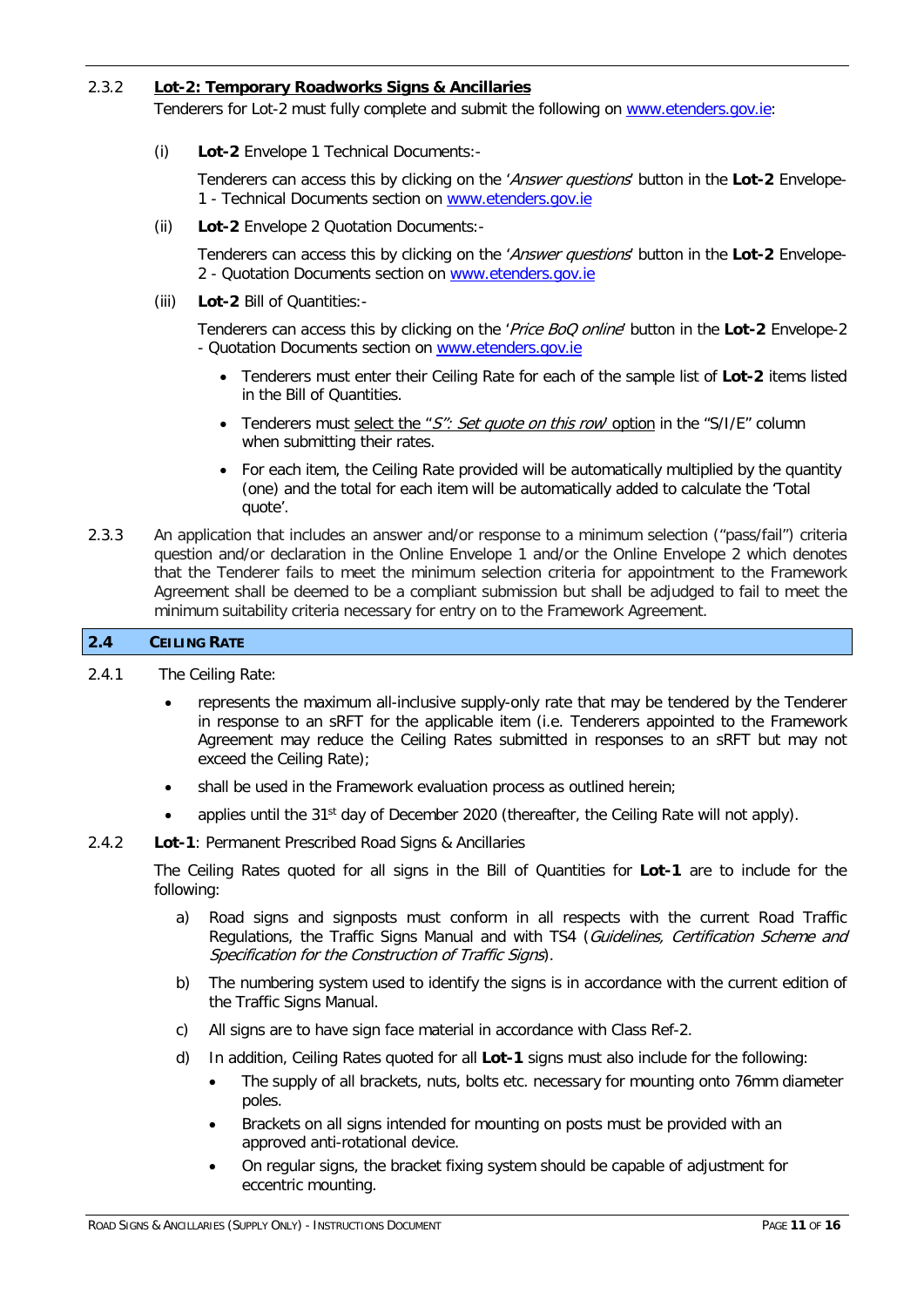- The weld between the bracket and the sign must be sufficiently strong to resist any deformation resulting from the attachment of signs to lamp standards etc. Therefore, the part of the bracket to be welded to the sign must be flat for at least 35mm.
- The holes in the brackets shall be 12mm diameter and spaced 135mm centre to centre.
- The bolts for the brackets shall be 9.5mm diameter and 50mm long.
- All posts must be sealed at the top with a plastic cap or other approved method.

Refer also to the other Tender Documents, including the Specification section of the Framework Agreement General Terms and Conditions, for further requirements / details.

### 2.4.3 **Lot-2**: Temporary Roadworks Signs & Ancillaries

The Ceiling Rates quoted for all signs in the Bill of Quantities for **Lot-2** must include for the following:

- a) Road signs and signposts must conform in all respects with the current Road Traffic Regulations, the Traffic Signs Manual and with TS4 (Guidelines, Certification Scheme and Specification for the Construction of Traffic Signs).
- b) The numbering system used to identify the signs is in accordance with the current edition of the Traffic Signs Manual.
- c) All signs are to have sign face material in accordance with Class Ref-2.
- d) In addition, **Lot-2** Ceiling Rates must also include for the following:
	- (i) Signs / Posts / Brackets:

Unless it is clearly indicated that the signs are to be mounted in frames/stands, the Ceiling Rates quoted for all signs in the Bill of Quantities for **Lot-2** must include for the following:

- The supply of all brackets, nuts, bolts etc. necessary for mounting onto 76mm diameter poles.
- Brackets on all signs intended for mounting on posts must be provided with an approved anti-rotational device.
- On regular signs, the bracket fixing system should be capable of adjustment for eccentric mounting.
- The weld between the bracket and the sign must be sufficiently strong to resist any deformation resulting from the attachment of signs to lamp standards etc. Therefore the part of the bracket to be welded to the sign must be flat for at least 35mm.
- The holes in the brackets shall be 12mm diameter and spaced 135mm centre to centre.
- The bolts for the brackets shall be 9.5mm diameter and 50mm long.
- All posts must be sealed at the top with a plastic cap or other approved method.
- (ii) Signs mounted in frames/stands:

In cases where the signs are to be mounted in frames/stands, the Ceiling Rates quoted in the Bill of Quantities must also include for the frames/stands to be adequately sized to allow for a minimum clearance of 350mm from ground to bottom of plate.

(iii) Bollards:

The Ceiling Rates quoted in the Bill of Quantities for all flexible bollards must include for the following:

- a height of 900mm and
- either a bolted base or epoxy resin base and
- the provision of all materials necessary for mounting.

Refer also to the other Tender Documents, including the Specification section of the Framework Agreement General Terms and Conditions, for further details.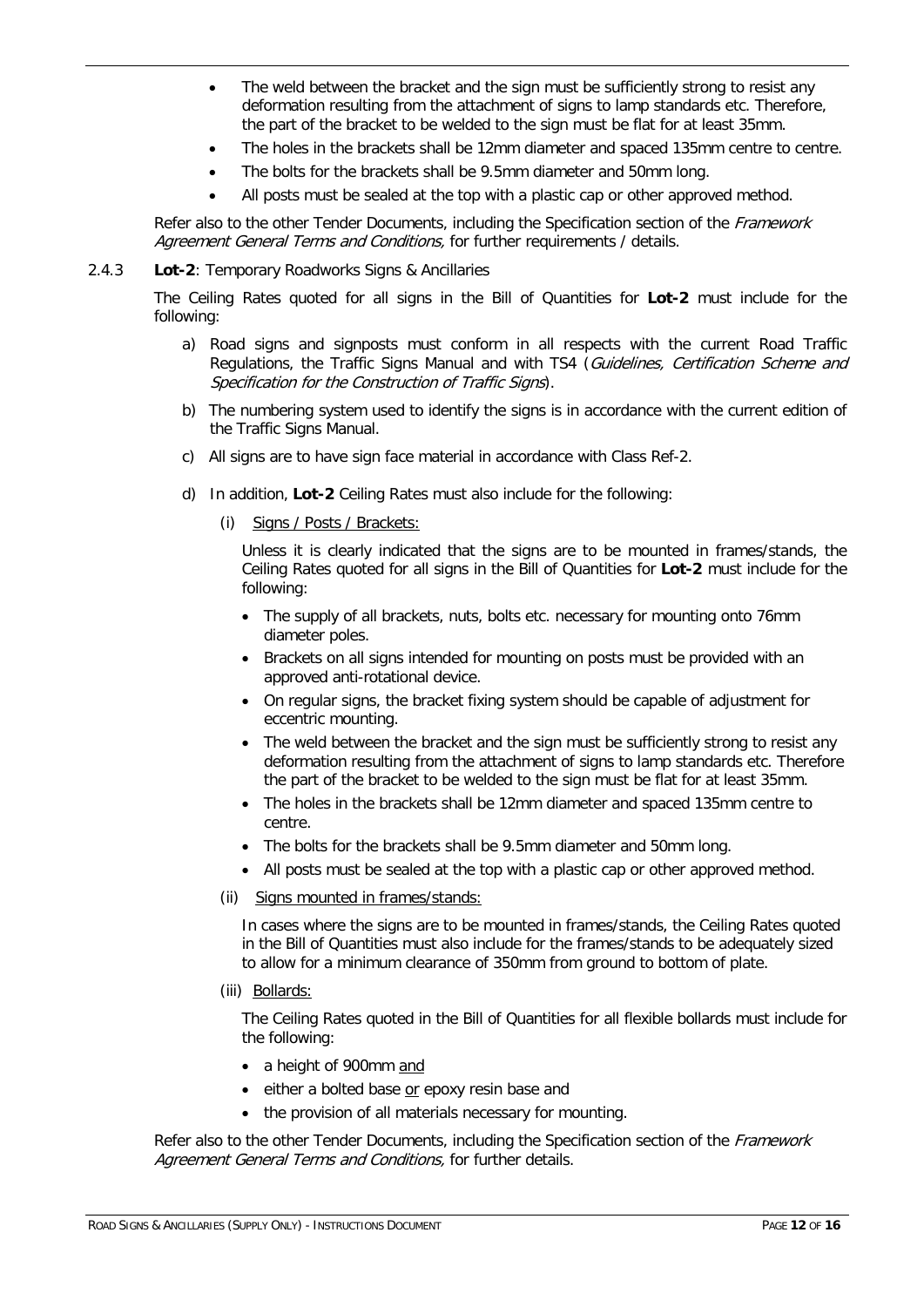### 2.4.4 **Important Notes:**

- The Ceiling Rates within the Bill of Quantities for either or both lots(s) must be entered electronically. Failure by the Tenderer to enter a Ceiling Rate for each item within Envelope 2 for the lot(s) they are applying to will result in the application being deemed non-compliant.
- Tenderers must provide rates in euros only and to two decimal places. Tenderers must **not**: (a) use negative or zero rates; (b) use blank spaces; (c) use the terms 'nil' or 'included' or use dashes or the like.

### <span id="page-12-0"></span>**2.5 SUBMISSION OF RESPONSE TO TENDER COMPETITION AND RESPONSE DEADLINE**

- 2.5.1 Tenderers must click on the "Submit response" tab on [www.etenders.gov.ie](http://www.etenders.gov.ie/) to submit their application.
- 2.5.2 Tenderers can review the progress of their application via the "My response" tab on [www.etenders.gov.ie.](http://www.etenders.gov.ie/)

### <span id="page-12-1"></span>**2.6 RESPONSE DEADLINE**

- 2.6.1 Tenderers submitting an application after the Response Deadline will not be considered for entry on to the Framework Agreement and the "Submit response" tab on [www.etenders.gov.ie](http://www.etenders.gov.ie/) will be disabled automatically upon expiration of the Response Deadline.
- 2.6.2 The LGOPC reserves the right, at its sole discretion, prior to the Response Deadline, to revise the Response Deadline by giving notice in writing to Tenderers via [www.etenders.gov.ie.](http://www.etenders.gov.ie/)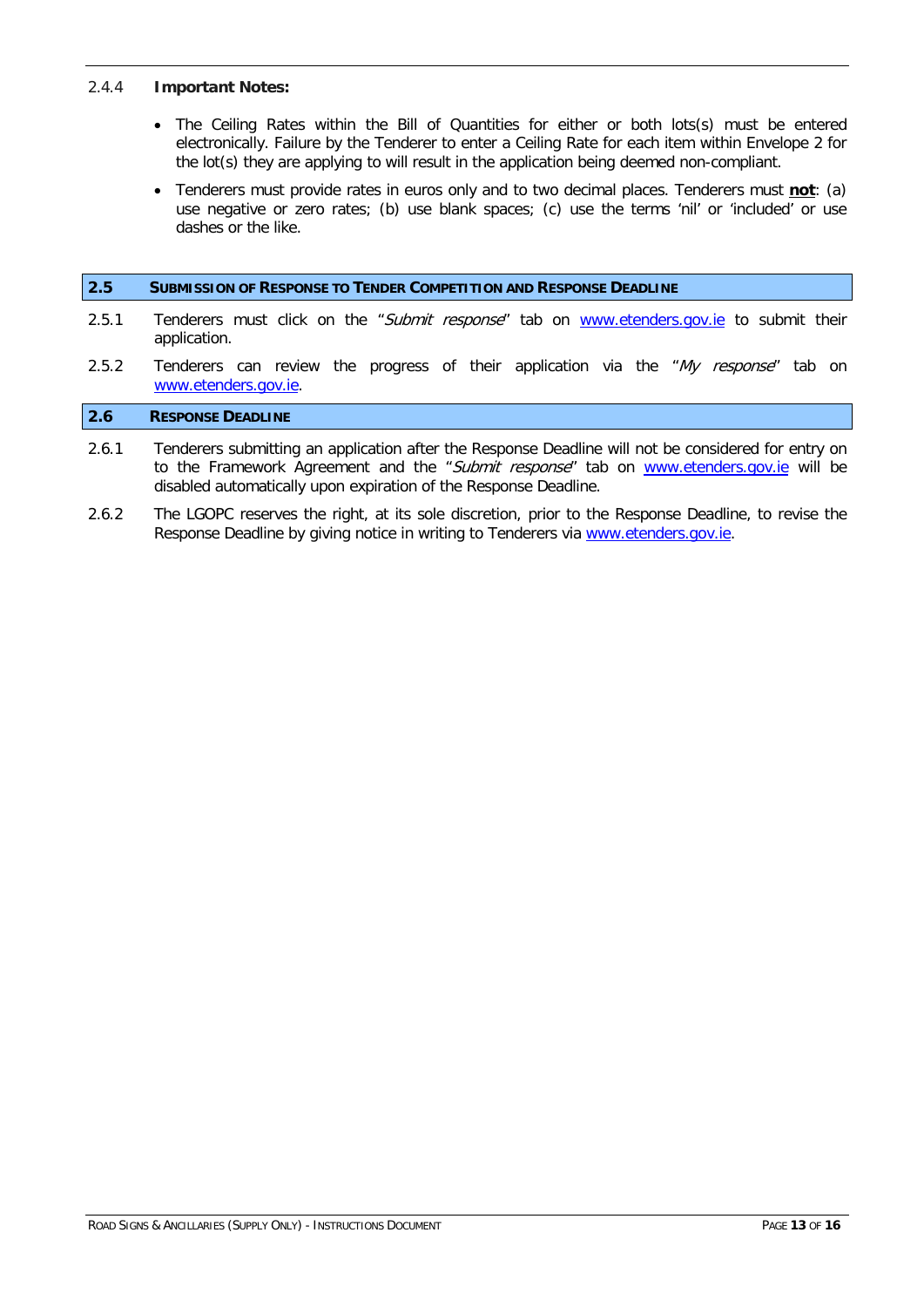### <span id="page-13-0"></span>**3.0 TENDER EVALUATION AND APPOINTMENT**

### <span id="page-13-1"></span>**3.1 GENERAL**

3.1.1 Applications to the Framework Agreement will be evaluated by the LGOPC as follows:

| <b>PROCESS</b>   | <b>ACTION</b>                                  |
|------------------|------------------------------------------------|
| Compliance       | Examine completeness of all applications       |
| <b>Selection</b> | Determine selection of compliant Tenderers     |
| Award            | Award scores and rank applications (Tenderers) |

### <span id="page-13-2"></span>**3.2 COMPLIANCE CHECK**

- 3.2.1 Applications will be examined to determine whether they are complete and include all information and documentation required i.e. whether the applications are compliant.
- 3.2.2 Compliant applications will proceed to selection assessment in accordance with the criteria set out in the Tender Documents.

### <span id="page-13-3"></span>**3.3 MINIMUM SELECTION CRITERIA**

3.3.1 Applications will be assessed against the minimum selection criteria set out in the Tender Documents.

### <span id="page-13-4"></span>**3.4 TENDER AWARD**

3.4.1 Applications that meet the minimum selection criteria for either lot will be further assessed and ranked in terms of the following award criteria and ranking methodology for that lot:

| <b>AWARD CRITERIA</b>                                      | <b>WEIGHTING</b> | <b>MAXIMUM</b><br><b>MARKS</b><br><b>AVAILABLE</b> |
|------------------------------------------------------------|------------------|----------------------------------------------------|
| Most Economically Advantageous Tender: Price (Total quote) | 100%             | 100                                                |

3.4.2 To secure a place on the Framework Agreement for either lot each Tenderer will be ranked based on the "Total quote" tendered for that lot on [www.etenders.gov.ie](http://www.etenders.gov.ie/) as follows:

### **Score on price formula = (Maximum "Score")-100\*(1- (Lowest "Bid"/Bid))**

- "Score" = marks awarded for that lot
- "Bid"= Tenderer's Total quote (the sum of the Ceiling Rates entered for that lot)
- 3.4.3 The Tenderer who submits the lowest Total quote for a lot will be awarded 100 marks and ranked 1 on the Framework Agreement for that lot. All other Tenderers for that lot will be awarded marks and ranked in descending order in accordance with the above 'score on the above price' formula.
- 3.4.4 The order of ranking of the Tenderers' applications by the LGOPC is for the purpose of assembling the Framework Agreement only.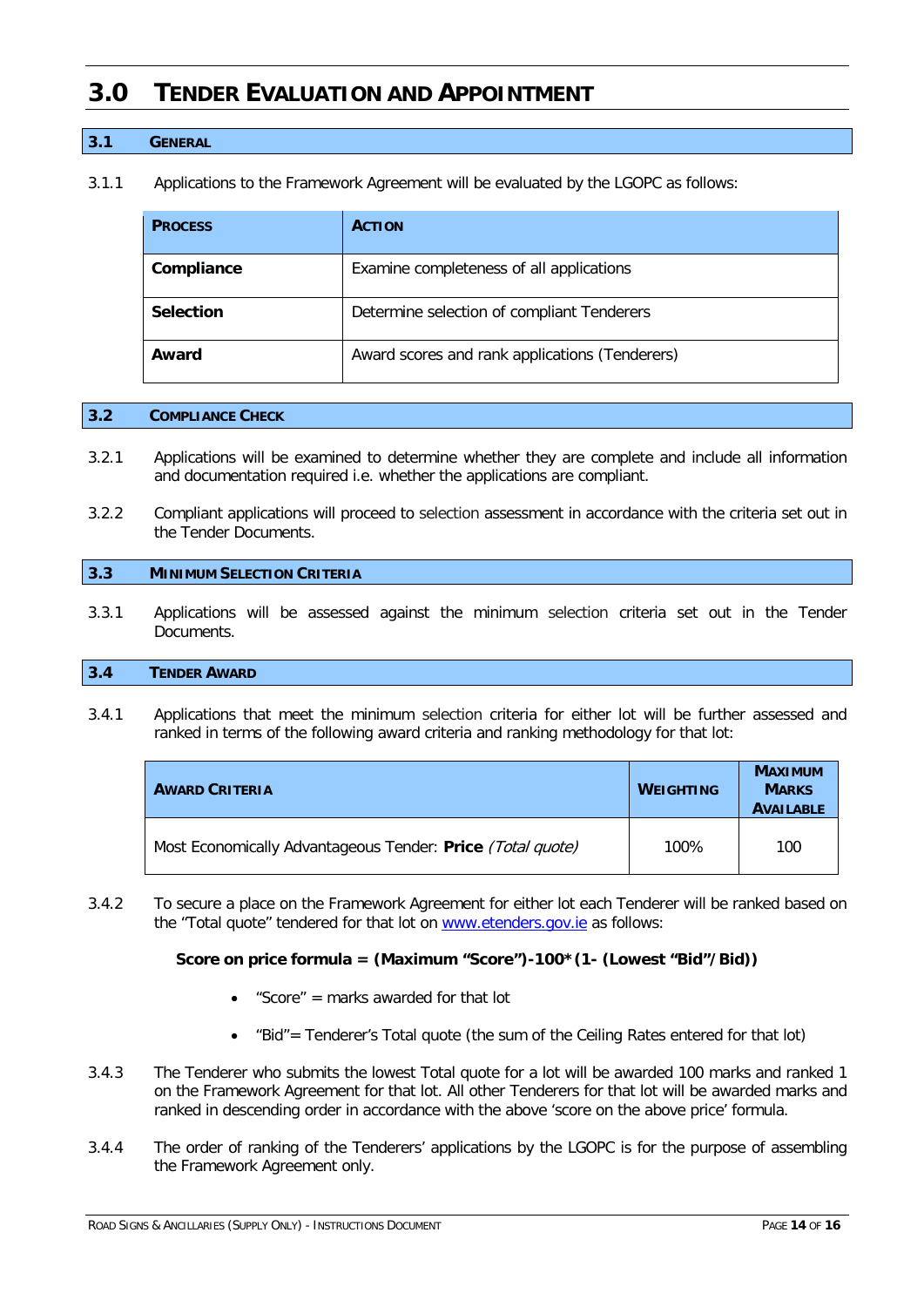### <span id="page-14-0"></span>**3.5 COMMUNICATIONS AND CLARIFICATIONS**

- 3.5.1 During the evaluation of applications the LGOPC may seek clarifications or further information (or take such other legally permissible actions) from Tenderers (which requests for clarifications or further information do not result in a material alteration of the application initially submitted) via [www.etenders.gov.ie.](http://www.etenders.gov.ie/)
- 3.5.2 The Tenderer's response to a request for clarification or further information shall be submitted via [www.etenders.gov.ie](http://www.etenders.gov.ie/) no later than the date specified by the LGOPC and may not result in a material alteration of the application initially submitted.
- 3.5.3 A request by the LGOPC for clarifications or further information from a Tenderer shall not be construed as an indication by the LGOPC of a successful application.

### <span id="page-14-1"></span>**3.6 NOTIFICATION OF APPLICATION EVALUATION**

- 3.6.1 Following the evaluation of applications all Tenderers will be informed in writing of the outcome of the applications via [www.etenders.gov.ie.](http://www.etenders.gov.ie/)
- 3.6.2 A notification by the LGOPC of successful tenderer status to the Tenderer shall not, in and of itself, give rise to any enforceable rights by the Tenderer.

### <span id="page-14-2"></span>**3.7 STANDSTILL PERIOD**

3.7.1 The LGOPC will observe a standstill period of a minimum of fourteen days between the communication of the outcome of the applications to the Tenderers and the formal conclusion of the Framework Agreement (hereinafter referred to as the "Standstill Period") and no contract will be executed or take effect until the expiry of the Standstill Period.

### <span id="page-14-3"></span>**3.8 FRAMEWORK AGREEMENT**

- 3.8.1 Following the expiry of the Standstill Period successful Tenderers will be invited to enter into the Framework Agreement by formally accepting the terms of the Framework Agreement (a copy of the Framework Agreement is published as part of the Tender Documents) in the following manner:
	- The successful Tenderer shall electronically accept this Framework Agreement through [www.SupplyGov.ie](http://www.supplygov.ie/) (hereinafter referred to as "SupplyGov") by way of its personal SupplyGov account (the formal acceptance of the terms of the Framework Agreement through SupplyGov shall operate as if the Framework Agreement had been signed and/or sealed (and witnessed appropriately) by the parties and shall be construed accordingly for all legal purposes).
- 3.8.2 On receipt by the LGOPC of a valid acceptance of the terms of the Framework Agreement by the Tenderer in the manner set out herein, the Tenderer will be appointed to the Framework Agreement. Should a successful Tenderer fail to enter into the Framework Agreement in the required form and manner specified by the LGOPC, that Tenderer shall not be appointed to the Framework Agreement.
- 3.8.3 No amendments to the terms of the Framework Agreement proposed by the Tenderer will be accepted.

### <span id="page-14-4"></span>**3.9 IMPORTANT NOTE**

3.9.1 It shall be the responsibility of the Tenderer (in the event of it being admitted to the Framework) to fulfil the obligations under the Framework Agreement and any sRFT Contract, notwithstanding any changes in circulars, law, regulations, taxation or duties or other restrictions which might arise following the withdrawal of the United Kingdom from membership of the European Union ("EU").